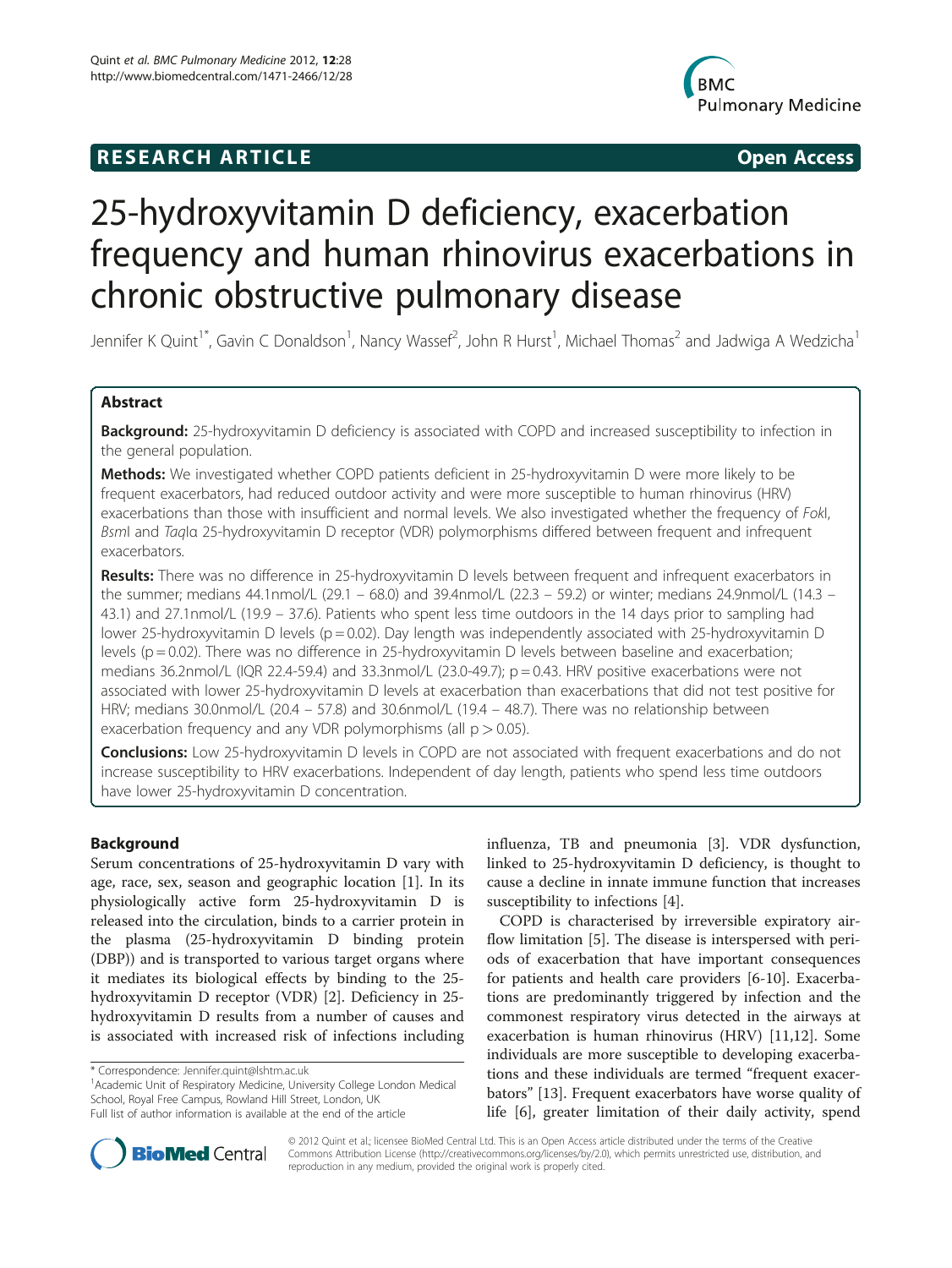less time outdoors [[14\]](#page-8-0), have faster disease progression [[8,15,16\]](#page-8-0) and greater airway inflammation [\[17](#page-8-0)] and increased mortality [\[18](#page-8-0)] compared to patients with infrequent exacerbations.

Exacerbations are approximately 50% more likely in the winter [\[19](#page-8-0)]. It has been postulated that humans have improved innate immunity in the summer, impaired in the winter and that with 25-hydroxyvitamin D synthesis being so dependent on sunlight exposure, falling winter levels may trigger immune deficiencies [[20\]](#page-8-0). It has also been shown recently that vitamin D deficiency is associated with increased mortality in patients admitted to hospital with community acquired pneumonia [\[21](#page-8-0)] and it is possible that vitamin D deficiency in COPD may increase susceptibility to pneumonia at the time of exacerbation. Genetic variants in the 25-hydroxyvitamin D pathway have been associated with chronic obstructive pulmonary disease (COPD) [[22-26](#page-8-0)] and many polymorphisms in the VDR gene [[27](#page-8-0)] have been linked with infection.

Our London COPD cohort, a well characterised group of patients allows us to study various aspects of 25 hydroxyvitamin D deficiency on COPD. We hypothesised that with exacerbations peaking in the winter/early spring when 25-hydroxyvitamin D levels are at their lowest, this deficiency in 25-hydroxyvitamin D may increase exacerbation risk via changes in airway inflammation. As our primary outcome we investigated whether COPD patients deficient in 25-hydroxyvitamin D were more likely to be frequent exacerbators. We also investigated whether they had reduced outdoor activity, and were more susceptible to HRV at exacerbation than those with insufficient or normal levels. We investigated whether 25-hydroxyvitamin D levels correlated with HRV load. We also investigated whether the frequency of VDR polymorphisms differed between frequent and infrequent exacerbators.

## Methods

#### Patient recruitment

Ninety seven COPD patients were studied between 1st April 2006 and 30<sup>th</sup> March 2009. The recruitment and monitoring of patients in the London COPD cohort has previously been described [\[6](#page-7-0)[,8,11,12,14,17\]](#page-8-0). This study was approved by the Royal Free Hospital Research Ethics Committee (Ref: 05/Q0501/126) and patients gave written informed consent.

All patients had COPD as defined by a forced expiratory volume in one second (FEV<sub>1</sub>) of  $\leq 80\%$  and FEV<sub>1</sub> to forced vital capacity (FVC) ratio below 70% with  $β_2$ agonist reversibility of less than 15% or 200ml. Patients were excluded if they had other significant respiratory diseases. Patients were recruited when stable, with no exacerbations reported in the preceding month.

At the initial visit, daily respiratory symptoms, smoking history, drug history and co-morbidities were recorded. Height and weight were measured along with baseline lung function using a volumetric storage spirometer (Vitalograph 2160, Maids Moreton, Buckingham, UK). Blood was collected for 25 hydroxyvitamin D assay. Summer samples were taken in June, July or August, and winter samples in January, February or March. Both samples were collected in each individual in the same 12 month period. In each patient, spontaneously produced sputum when available and a nasopharyngeal swab (NPS) were collected for HRV detection.

## Exacerbations

COPD patients completed daily diary cards, recording any increase in daily respiratory symptoms. They were asked to contact the study team if they experienced an increase in their symptoms and were usually reviewed within 24 hours. Major symptoms were increased dyspnoea, sputum volume or sputum purulence and minor symptoms increased cough, wheeze, sore throat or coryzal symptoms. Exacerbations were defined according to our previously validated criteria of two symptoms (at least one major) for two consecutive days, or if in the opinion of the attending clinician, the patient had an exacerbation [[17\]](#page-8-0). Our exacerbation definition has been validated against changes in quality of life [\[6](#page-7-0)], inflammatory markers [\[17](#page-8-0)], and  $FEV_1$  decline [\[8](#page-8-0)]. All exacerbations in this study were treated with antibiotics and steroids. None of the exacerbations required hospitalisation.

At an exacerbation visit information was collected on symptom type. The end of the exacerbation was taken as the last day on which lower airway symptoms were recorded. Spirometry was performed and blood taken for 25-hydroxyvitamin D assay. Sputum was collected if spontaneously produced and a NPS taken. All exacerbations were treated with bronchodilators, antibiotics and/or oral steroids as judged by the clinician. All samples were taken prior to the initiation of treatment. Exacerbation visits were not limited to summer or winter months and results were adjusted for seasonality.

#### Exacerbation frequency

Exacerbation frequency was determined from diary cards. Patients were defined as 'frequent exacerbators' if they had three or more exacerbations per year, or 'infrequent exacerbators' if they had less than three exacerbations per year [[28,29\]](#page-8-0). 3 exacerbations were chosen as both treated and untreated exacerbations were included in our definition.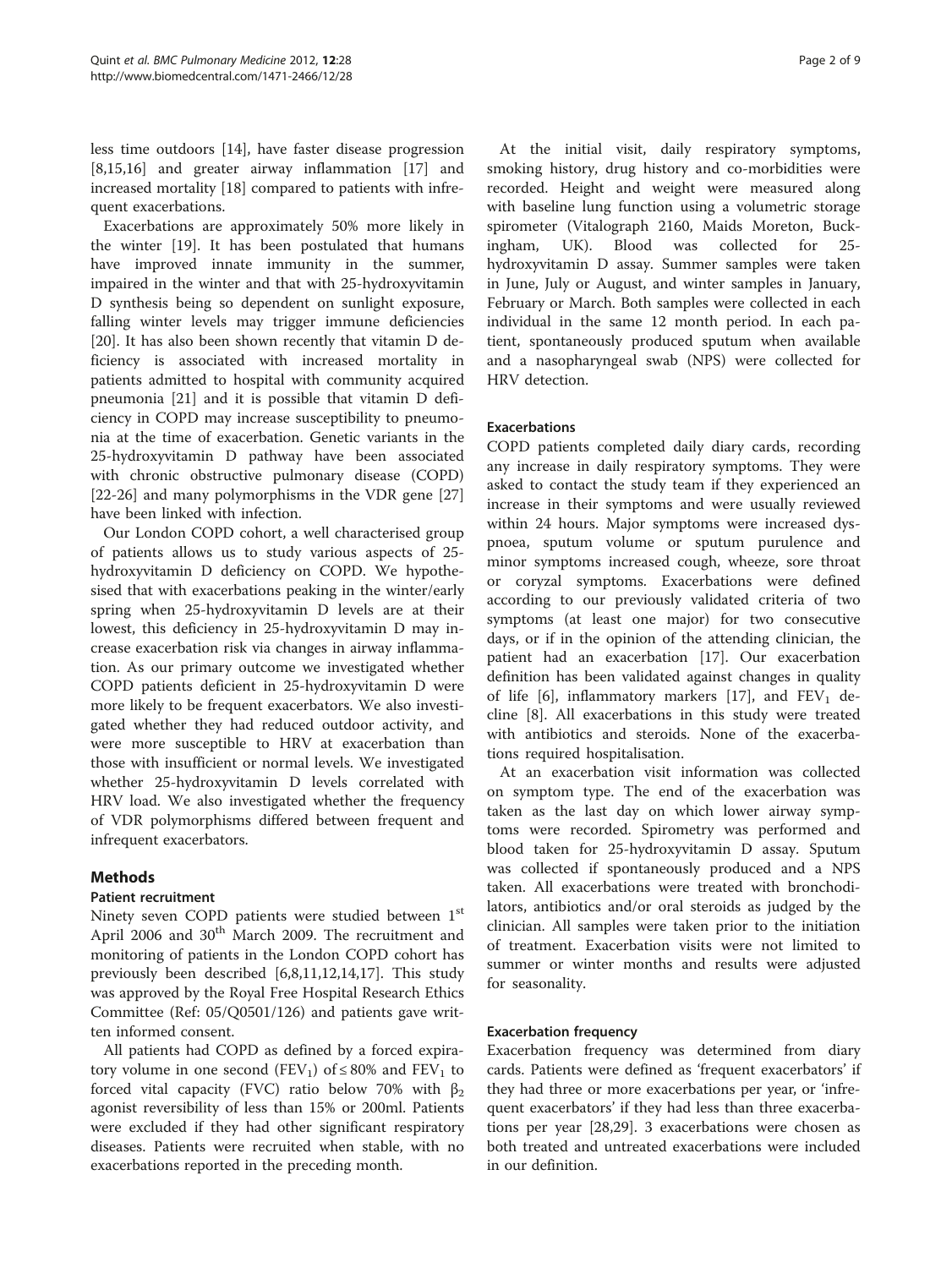#### Time outdoors and daylength

At the end of each day, patients record on diary cards the number of hours they have spent out of the house that day. The time outdoors for baseline and exacerbation visits was calculated as the average time spent outdoors in the 14 days preceding the clinic visit. Daylength data were obtained from Meteorological Office data (at Heathrow Airport, London) on the day of the visit to clinic.

## Patient blood sampling

Seven millilitres of venous blood collected at baseline and exacerbation visits was centrifuged at 224 x g for 10 minutes at 4°C within two hours of collection. The serum was then separated and stored at −80°C for later analysis.

## 25-hydroxyvitamin D measurement

Samples were assayed using the LIAISON 25-OH 25 hydroxyvitamin D TOTAL (DiaSorin, Italy). The LI-AISON 25-OH 25-hydroxyvitamin D TOTAL is a fully automated antibody-based two-step direct competitive chemiluminescence immunoassay (CLIA) in the clinical biochemistry department at the Royal Free Hospital. The assay recognises 100% 25-OH 25-hydroxyvitamin D2 and 25-OH 25-hydroxyvitamin D3 using magnetic micropeptide separation. The limit of detection is  $\leq 4.0$ ng/ml. 25-hydroxyvitamin D deficiency was defined as  $\langle$ 25nmol/L, insufficiency 25 – 75nmol/L and sufficiency > 75nmol/L (conversion factor of 2.5 for nmol/L from ng/ml). We chose to measure 25-hydroxyvitamin D as there is a standardised assay for measurement which is widely used and previously published on. The serum concentration of 25-hydroxyvitamin D is typically used to determine vitamin D status as it reflects vitamin D produced in the skin as well as that acquired from the diet, and has a fairly long circulating half-life.

#### Virus detection in NPS and sputum

Samples were collected and processed according to our previously published methodology [[28](#page-8-0)]. Briefly, patients were instructed to blow their nose prior to the swab being passed gently through the nose towards the

| <b>Table 1 Primers for VDR polymorphisms</b> |  |
|----------------------------------------------|--|
|----------------------------------------------|--|

posterior nasopharynx. The swab was rotated 5–6 times and allowed to remain in place for 5 seconds. The swab was then immediately placed in an eppendorf containing 0.5ml PBS (phosphate buffered saline) and stored at −80°C until RNA extraction. Sputum samples were examined as soon as possible and within two hours of collection. The sample was separated from contaminating saliva and processed using previously published methods [[30\]](#page-8-0).

RNA was extracted from NPS using the High Pure Viral RNA kit (Roche) according to manufacturer instructions. RNA was extracted from sputum using Trireagent LS (Sigma) according to the manufacturer instructions. cDNA was prepared using the High-Capacity cDNA Reverse Transcription Kit (Applied Biosystems) following the manufacturer instructions. Realtime PCR was performed using the ABI Prism 7500 Real Time PCR System (Applied Biosystems). 25μl reaction volumes were set up (12.5μl QuantiTect Probe PCR Master Mix (ROX reference dye, Qiagen), 1μl forward and reverse primers (20μM), 0.35μl probe (20μM), 2.5μl template and 7.65μl RNase free water. PCR conditions: 95°C 15 min, 40 cycles of 95°C 15 sec and 58°C 80 sec. This methodology has been published previously [[28\]](#page-8-0).

#### **Genotyping**

Venous blood samples (10-20ml) were taken in EDTA tubes at the initial visit for all patients and control subjects and stored at −80°C prior to DNA extraction. DNA extraction was performed using a Gentra $^{\circledR}$  systems Puregene<sup>w</sup> genomic DNA purification kit (Qiagen Cat no. 158389) following the Whole-Blood-Enhanced Productivity protocol supplied by the manufacturer. The primers and PCR conditions are given in Table 1.

The specific VDR polymorphisms chosen were based on previous published literature as they are associated with functionality.

#### FokI PCR

The reaction consisted of 12.5μl PCR master mix, 1.0μl Forward primer, 1.0μl Reverse primer, 8.0μl water and 2.5μl DNA. PCR machine conditions; denaturation 94°C for 5 minutes, then 40 cycles of denaturation 94°

| <b>PCR</b> | Forward primer              | Reverse primer              |
|------------|-----------------------------|-----------------------------|
| <b>VDR</b> | AGCTGGCCCTGGCACTGACTCTGCTCT | ATGGAAACACCTTGCTTCTTCTCCCTC |
| Fokl       |                             |                             |
| <b>VDR</b> | GGGACGATGAGGGATGGACAGAGC    | GGAAAGGGGTTAGGTTGGACAGGA    |
| Taql       |                             |                             |
| <b>VDR</b> | AACTTGCATGAGGAGGAGCATGTC    | GGAGAGGAGCCTCTGTCCCATTTG    |
| Bsml       |                             |                             |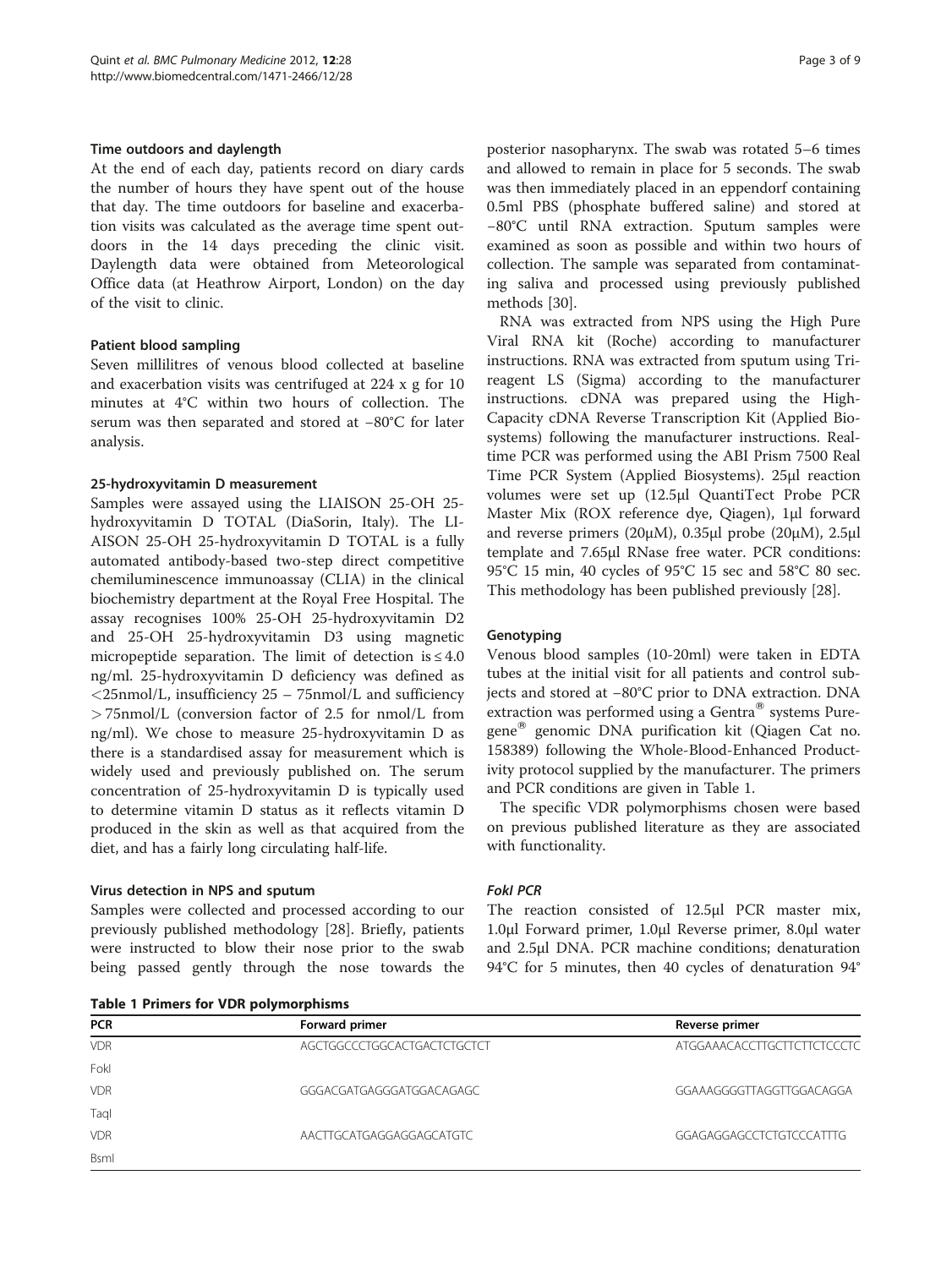C for 30 seconds, annealing 56°C 30seconds, extension 72°C 30 seconds. The final extension was at 72°C for 5 minutes.

## Taq1α PCR

The reaction consisted of 12.5μl PCR master mix, 1.0μl Forward primer, 1.0μl Reverse primer, 8.0μl water and 2.5μl DNA. PCR machine conditions; denaturation 94°C for 5 minutes, then 40 cycles of denaturation 94° C for 30 seconds, annealing 66°C 30seconds, extension 72°C 30 seconds. The final extension was at 72°C for 5 minutes.

## BsmI PCR

The reaction consisted of 12.5μl PCR master mix, 1.0μl Forward primer, 1.0μl Reverse primer, 8.0μl water and 2.5μl DNA. PCR machine conditions; denaturation 94°C for 5 minutes, then 30 cycles of denaturation 94°C for 30 seconds, annealing 56°C 30seconds, extension 72°C 30 seconds. The final extension was at 72°C for 5 minutes.

All PCR products were run on a 2% agarose gel with a PCR low ladder. The gel was run at 100mV for 15 minutes (Horizon 58, Biometra).

## VDR FokI RFLP

To genotype the samples for the FokI polymorphism (rs2228570), a RFLP analysis was carried out by using the FokI restriction endonuclease enzyme (R0109S New England BioLabs). The reaction consisted of; 2μl buffer, 7.5μl dH<sub>2</sub>O, 0.5μl RE (*FokI*) and 10μl PCR template. The reaction digested at 37°C for 3 hours on PCR machine. The product was run on a 3% agarose gel. This resulted in the following bands; FF 265bp, Ff 265, 196 and 69bp, ff 196 and 69bp.

## VDR TaqIα RFLP

To genotype the samples for the TaqIα polymorphism (rs731236), a RFLP analysis was carried out by using the TaqIα restriction endonuclease enzyme (R0149T New England BioLabs). The reaction consisted of; 2μl buffer, 0.2μl BSA, 7.7μl dH<sub>2</sub>O, 0.1μl RE (*Taq*I $\alpha$ ) and 10μl PCR template. The reaction digested at 65°C for 3 hours on PCR machine. The product was run on a 3% agarose gel. This resulted in the following bands; TT 495bp, Tt 495, 290 and 205bp, tt 290 and 205bp.

## VDR BsmI RFLP

To genotype the samples for the BsmI polymorphism (rs1544410), a RFLP analysis was carried out by using the BsmI restriction endonuclease enzyme (R0134S New England BioLabs). The reaction consisted of; 2μl buffer, 7.75μl dH<sub>2</sub>O, 0.25μl RE (*BsmI*) and 10μl PCR template. The reaction digested at 65°C for 3 hours on PCR

machine. The product was run on a 3% agarose gel. This resulted in the following bands; BB 813bp, Bb 813, 670 and 145bp, bb 670 and 145bp.

#### Statistical analysis

Data were analysed using SPSS version 15 or STATA 8.2 (Stat Corporation, Texas, USA). The Kolmogorov-Smirnov test of normality was applied. Normally distributed data were expressed as mean and standard deviation (SD), skewed data as median and interquartile range (IQR). Spearman rank was used to assess nonparametric correlations. Wilcoxon and Mann Whitney U tests were used for paired and unpaired non-parametric tests respectively. Adjustment for seasonality and investigation of exacerbation and baseline 25-hydroxyvitamin D levels was done using year period sine and cosine terms. Results were therefore adjusted for repeated measures. The study was powered at 0.90 at a 2-sided 0.05 significance level to detect a difference in 25 hydroxyvitamin D of 10nmol/L between frequent and infrequent exacerbators. This study was powered for the primary outcome.

## Results

## Baseline patient characteristics

Ninety seven COPD patients were studied, 61 male and 36 female. The patients had a mean  $FEV<sub>1</sub>$  of 1.19 l or 50.3% predicted. Ten COPD patients were on 25 hydroxyvitamin D supplementation (Calcichew D3), and were not included in the following analysis unless otherwise stated. Each tablet of calcichew D3 contains 10 micrograms of colecalciferol and patients usually take 2 a day. The baseline characteristics are reported in Table 2.

## Table 2 Baseline Characteristics of 97 patients

|                            | COPD patients (n = 97)Mean (SD) |
|----------------------------|---------------------------------|
| Age (years)                | 71.8 (8.8)                      |
| FEV1 (litre)               | 1.19(0.54)                      |
| FEV1 (% predicted)         | 50.3 (19.7)                     |
| FVC (litre)                | 2.5(0.84)                       |
| BMI ( $kgm^{-2}$ )         | 27.0(6.0)                       |
| Pack years smoking         | 50.7 (34.2)                     |
| $SpO2$ (%) on air          | 95(2)                           |
| 25-hydroxyvitamin D nmol/L | Median (IQR)                    |
| Summer                     | $41.3(26.8 - 64.8)$             |
| Winter                     | $27.8(19.4 - 44.4)$             |
|                            | Number (%)                      |
| Male                       | 61 (62.9)                       |
| Frequent exacerbators      | 28 (28.9)                       |
| Current smokers            | 25 (25.8)                       |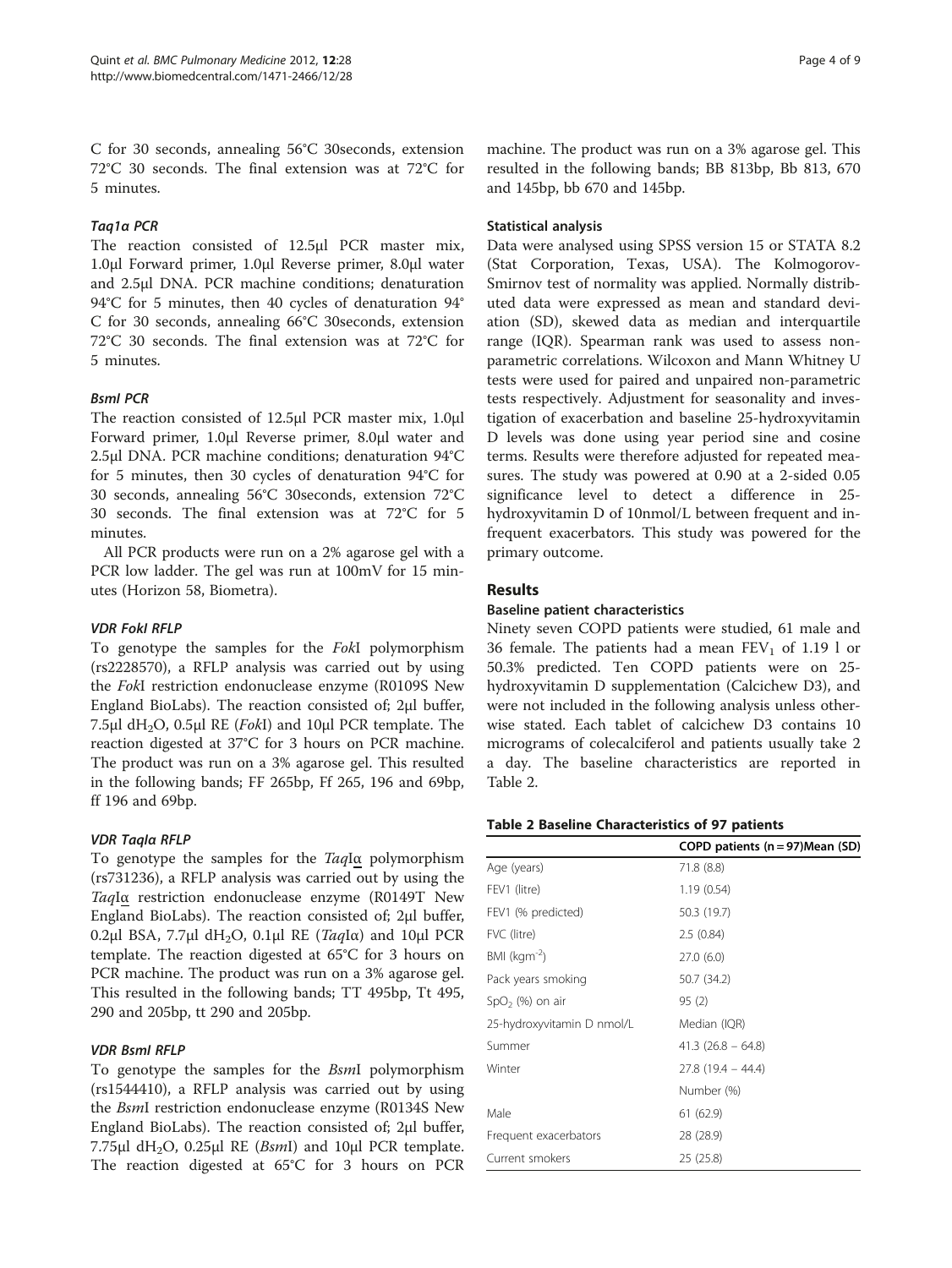## Seasonal variation and 25-hydroxyvitamin D levels in COPD

COPD patients had lower 25-hydroxyvitamin D levels in winter compared to summer; medians 26.7nmol/L (IQR 17.8 – 41.2) and 39.6nmol/L (26.4 – 62.9); p < 0.001. Within individuals, summer and winter 25-hydroxyvitamin D levels varied by 10% monthly and by 50% between summer and winter, with summer levels being higher. Patients taking Calcichew D3 did not show the same significant seasonal variation in 25-hydroxyvitamin D levels; winter median 58.1nmol/L (35.2 – 69.6), summer median 56.2nmol/L (33.9 – 73.1;  $p > 0.05$ . The seasonal difference in 25-hydroxyvitamin D levels between these patients is illustrated in Figure 1. There were no differences in summer 25-hydroxyvitamin D levels between current smokers and ex-smokers, medians; 45.5nmol/L  $(27.4 - 63.3)$  and 40.3 nmol/L  $(26.7 - 66.3)$  or winter 25hydroxyvitamin D levels; medians 27.0 nmol/L (14.6 – 47.7) and 28.0 nmol/L (19.9 – 43.7).

## 25-hydroxyvitamin D levels in frequent and infrequent exacerbators

Figure [2](#page-5-0) shows that there was no difference in 25 hydroxyvitamin D levels between frequent exacerbators (1/3 of the cohort) and infrequent exacerbators in the summer; medians 44.1nmol/L (29.1 – 68.0) and 39.4nmol/L  $(22.3 - 59.2)$  or winter; medians 24.9nmol/L  $(14.3 - 43.1)$  and 27.1nmol/L  $(19.9 - 37.6)$ . The proportion of patients' deficient, insufficient and sufficient in 25-hydroxyvitamin D was the same in both frequent and infrequent exacerbators groups. Exacerbation history was available in a subset of 10 patients before and after treatment with Calcichew D3. There was no difference in actual exacerbation number from year 1 to 2;  $p = 0.45$ , or in exacerbation frequency from year 1 to 2;  $p = 0.38$ .

#### Time outdoors and 25-hydroxyvitamin D levels

Figure [3](#page-5-0) shows that shorter day length on the day of sampling was associated with lower levels of 25 hydroxyvitamin D (coef 1.65, se 0.69;  $p = 0.02$ ). Patients who spent less time outdoors in the 14 days prior to sampling also had lower 25-hydroxyvitamin D levels coef 2.36, se0.96;  $p = 0.02$ ). This was independent of day length.

#### 25-hydroxyvitamin D levels and exacerbations of COPD

We measured serum 25-hydroxyvitamin D levels in 58 exacerbations; 1 per patient in the study period. Adjusting for seasonality, there was no difference in 25-hydroxyvitamin D levels between baseline and exacerbation; medians 36.2nmol/L (IQR 22.4-59.4) and 33.3nmol/L  $(23.0-49.7)$ ; p = 0.43.

#### 25-hydroxyvitamin D and HRV exacerbations

46 exacerbations were tested for the presence of HRV in sputum or NPS. HRV positive exacerbations ( $n = 12$ , viral load > 175pfu/ml; [[28](#page-8-0)] were not associated with lower 25-hydroxyvitamin D levels at exacerbation than exacerbations that did not test positive for HRV; medians 30.0nmol/L (20.4 – 57.8) and 30.6nmol/L (19.4 – 48.7). HRV load in sputum or NPS at exacerbation did not

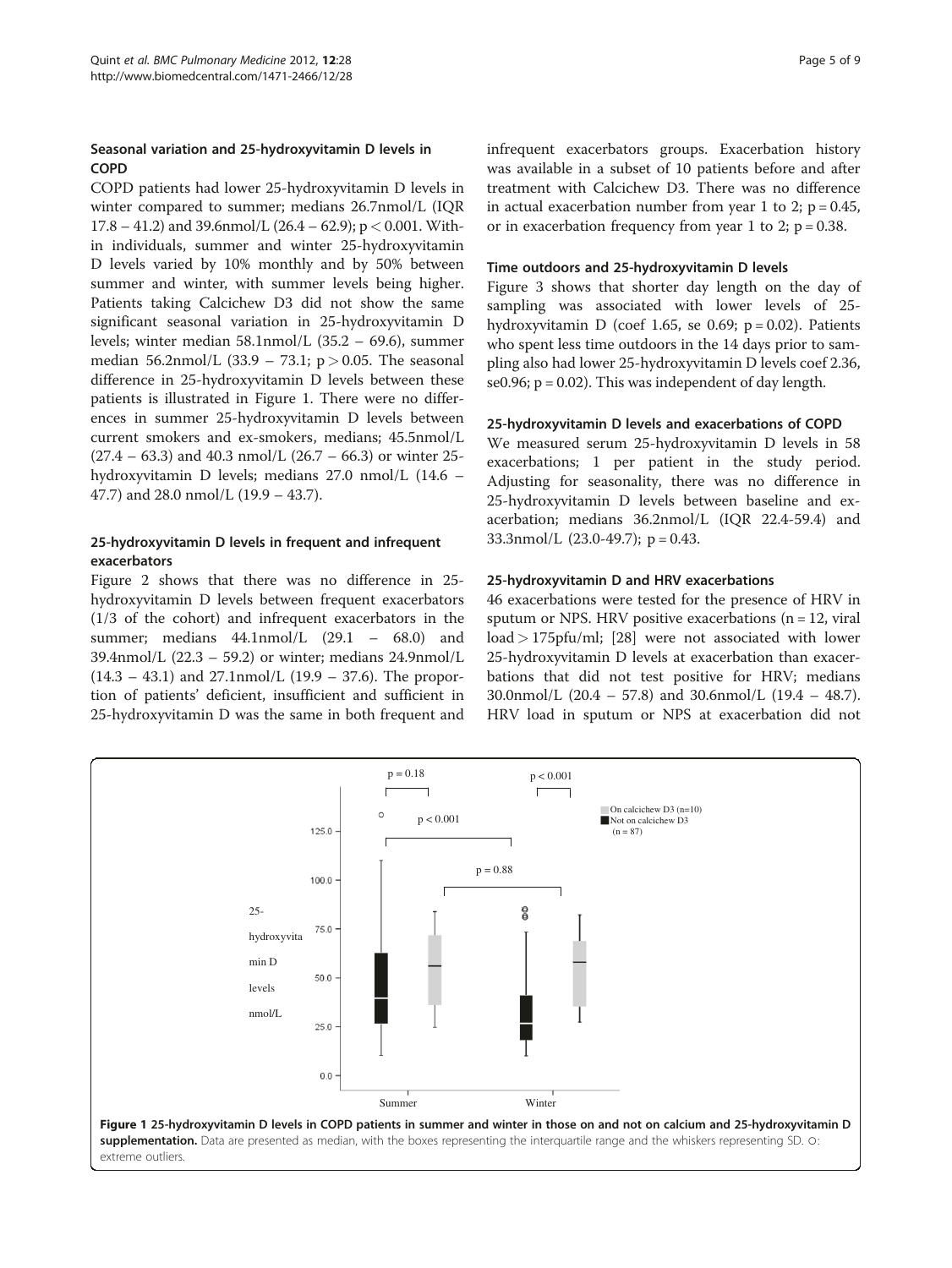<span id="page-5-0"></span>

correlate with exacerbation 25-hydroxyvitamin D levels (data not shown). When including all exacerbations per patient taken over the study period tested for HRV, patients deficient in 25-hydroxyvitamin D at baseline did not have an increased proportion of HRV positive exacerbations compared to those insufficient or sufficient. This is illustrated in Table [3](#page-6-0). The presence of cold

symptoms at exacerbation was not related to vitamin D deficiency ( $p > 0.05$ ).

## Exacerbation length and severity

There was no relationship with 25-hydroxyvitamin D levels either at that exacerbation or the baseline preceding that exacerbation and the length of the exacerbation;

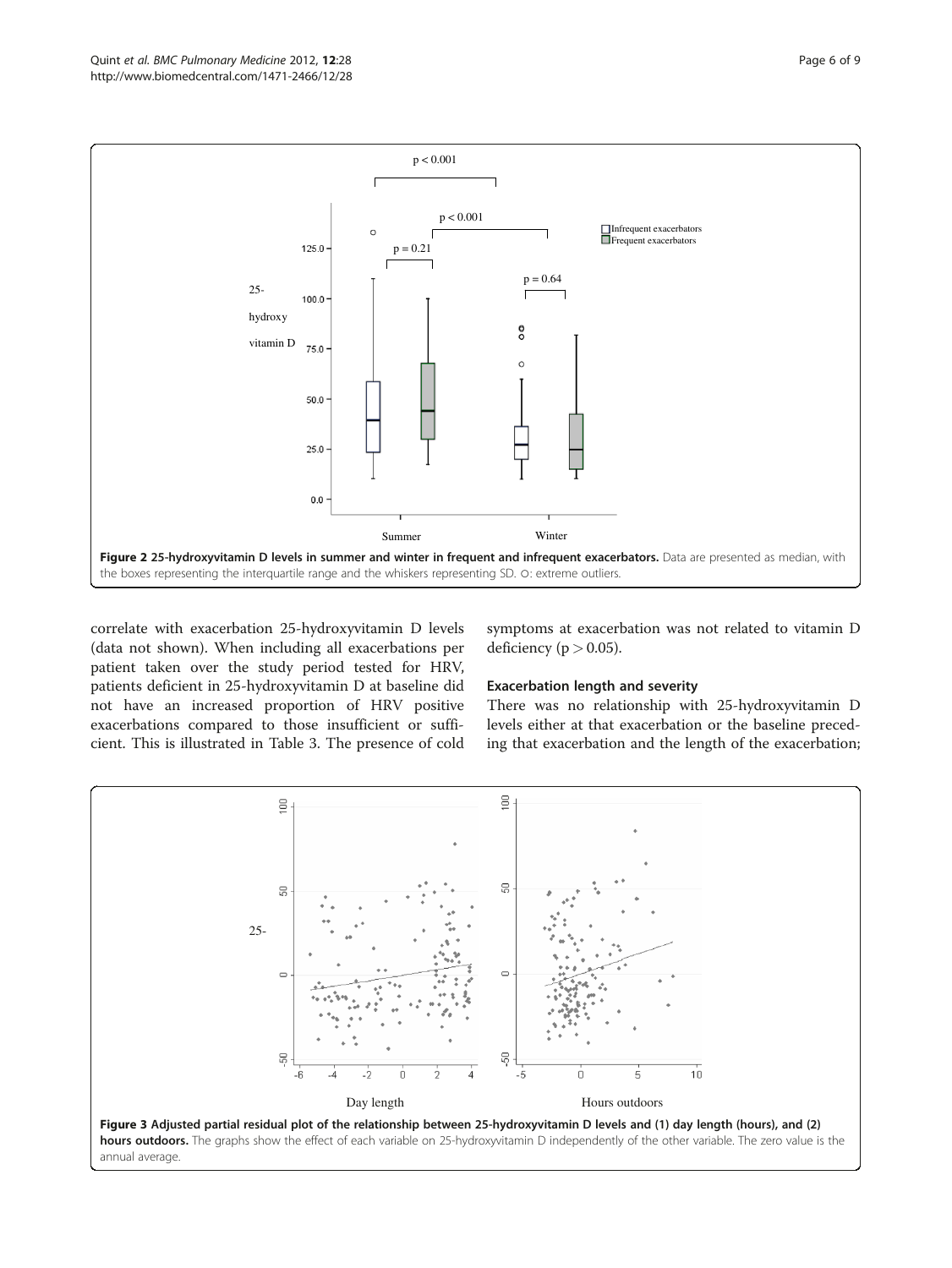<span id="page-6-0"></span>Table 3 25-hydroxyvitamin D status and positivity for HRV at exacerbation

| 25-hydroxyvitamin | positive for HRV at exacerbation |            | Total |
|-------------------|----------------------------------|------------|-------|
| status<br>D       | No                               | Yes        |       |
| Deficient         | 4 (25.0%)                        | 7(23.3%)   | 11    |
| Insufficient      | 10 (62.5%)                       | 19 (63.3%) | 29    |
| Sufficient        | 2(12.5%)                         | 4 (13.3%)  | 6     |
| Total             | 16                               | 30         | 46    |

25-hydroxyvitamin D deficiency was defined as <25nmol/L, insufficiency 25 – 75nmol/L and sufficiency > 75nmol/L (conversion factor of 2.5 for nmol/L from ng/ml).

rho =  $-0.41$ : p = 0.12 and rho =  $-0.41$ : p = 0.12 respectively or time to the next exacerbation;  $rho = -0.11$ ,  $p = 0.66$  and rho =  $-0.06$ ,  $p = 0.81$  respectively. All exacerbations recovered.

#### VDR polymorphisms

All genotypes were within Hardy Weinberg equilibrium. The FokI polymorphism was not related to TaqI or BsmI, however the BsmI and TaqI polymorphisms were linked ( $p < 0.001$ ). There was no relationship with genotyping and exacerbation frequency for any of the polymorphisms as illustrated in Table 4.

#### **Discussion**

We have investigated several aspects of 25 hydroxyvitamin D deficiency in a well characterised cohort of COPD patients and shown that independent of day length, COPD patients who spend less time outdoors have lower 25-hydroxyvitamin D levels. In this study we found that patients on Calcichew D3 had much higher levels of 25-hydroxyvitamin D than COPD patients not on 25-hydroxyvitamin D supplementation and showed much less seasonal variation in 25 hydroxyvitamin D levels. This is an interesting finding as several studies have investigated the pharmacokinetics of 25-hydroxyvitamin D, and it is thought that the amount of cholecalciferol in Calcichew is far below the amount required to treat deficiency and maintain a stable 25 hydroxyvitamin D level. This suggests that perhaps these patients may differ with respect to underlying subphenotype or co-morbidities (e.g. osteoporosis). However with only 10 patients in this group it is not possible to reach firm conclusions.

#### Outdoor activity and 25-hydroxyvitamin D levels

From this study it appears that 25-hydroxyvitamin D levels are driven primarily by season and outdoor activity, with patients with lower 25-hydroxyvitamin D levels spending less time outdoors in the 14 days preceding sampling. This has implications for pulmonary rehabilitation, patient education and lifestyle modification. Independent of 25-hydroxyvitamin D status, reduced activity in COPD is related to poorer prognosis [\[31](#page-8-0)]. Perhaps outdoor pulmonary rehabilitation should be encouraged in those COPD patients deficient in 25-hydroxyvitamin D.

A large proportion of the elderly population in the USA and Europe are 25-hydroxyvitamin D deficient [[32](#page-8-0)] and those with COPD are at particularly high risk [\[1](#page-7-0)]. Studies in asthma linking low 25-hydroxyvitamin D levels with disease severity have postulated the relationship may be secondary to time spent indoors [[33](#page-8-0)]. This is also likely to be important in COPD [[14\]](#page-8-0). 25 hydroxyvitamin D deficiency in the COPD population may reflect poor general health status rather than having particular importance in the natural progression of COPD. However, if it were that simple, patients with COPD living in tropical countries should have milder disease and fewer exacerbations.

## 25-hydroxyvitamin D levels and exacerbations and exacerbation frequency

Patients deficient in 25-hydroxyvitamin D in the stable state  $\langle$  25nmol/L), were not more likely to be frequent exacerbators and did not have a shorter time to their next exacerbation than those insufficient or sufficient in 25-hydroxyvitamin D. 25-hydroxyvitamin D levels were unchanged between baseline and exacerbation in COPD when adjustments were made for seasonality and we did not find a relationship between 25-hydroxyvitamin D deficiency and exacerbation severity. This is in keeping with a recent study which found that low baseline 25 hydroxyvitamin D levels in patients with severe COPD did not predict subsequent exacerbations [\[34](#page-8-0)]. A recent RCT has also shown that high dose vitamin D

|  |  |  | Table 4 VDR polymorphisms and exacerbation frequency |  |
|--|--|--|------------------------------------------------------|--|
|--|--|--|------------------------------------------------------|--|

| <b>SNP</b>  | Genotype  | Frequent<br>exacerbators<br>$(n=28)$ | Infrequent<br>exacerbators<br>$(n = 68)$ | Chi squared<br>P value |
|-------------|-----------|--------------------------------------|------------------------------------------|------------------------|
| Rs1544410   | <b>BB</b> | 3 (10.7%)                            | 15 (22.1%)                               |                        |
| Bsml        | <b>Bb</b> | 12 (42.9%)                           | 26 (38.2%)                               | 0.43                   |
|             | <b>Bb</b> | 13 (46.4%)                           | 27 (39.7%)                               |                        |
| HWE p value |           | 0.93                                 | 0.08                                     |                        |
|             |           | $(n = 26)$                           | $(n = 66)$                               |                        |
| Rs731236    | π         | 10 (38.5%)                           | 24 (36.4%)                               |                        |
| Taql        | Τt        | 13 (50%)                             | 29 (43.9%)                               | 0.64                   |
|             | Tt        | 3(11.5%)                             | 13 (19.7%)                               |                        |
| HWE p value |           | 0.69                                 | 0.43                                     |                        |
|             |           | $(n = 28)$                           | $(n=68)$                                 |                        |
| Rs2228570   | FF        | 10 (35.7%)                           | 21 (30.9%)                               |                        |
| Fokl        | Ff        | 14 (50.0%)                           | 38 (55.9%)                               | 0.87                   |
|             | Ff        | 4 (14.3%)                            | $9(13.2\%)$                              |                        |
| HWE p value |           | 0.80                                 | 0.21                                     |                        |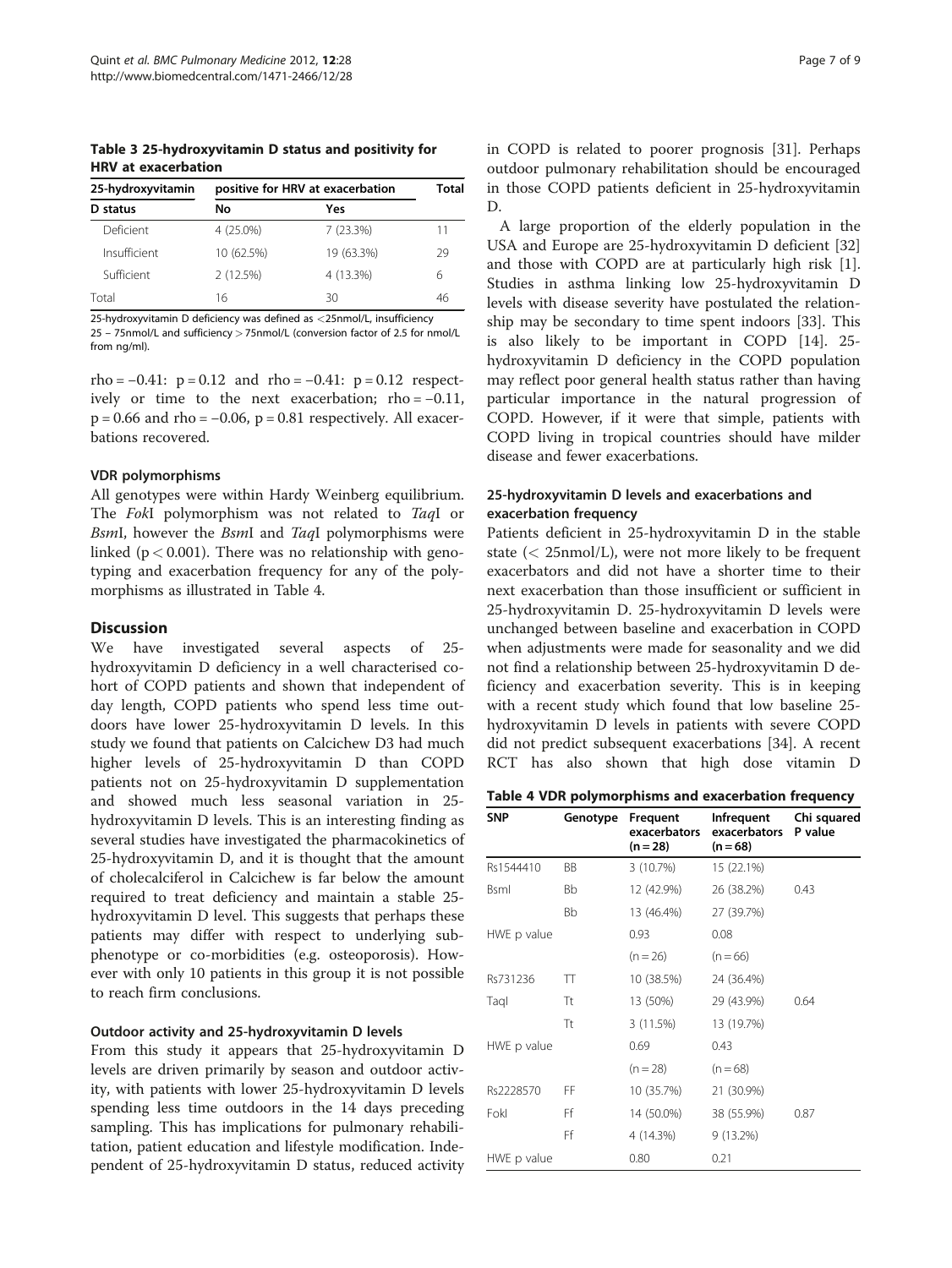<span id="page-7-0"></span>supplementation in COPD patients did not reduce exacerbation incidence [\[35\]](#page-8-0). However the authors of this study in a post-hoc analysis suggested that in patients with the most severe vitamin D deficiency at baseline, supplementation may reduce future exacerbations.

Influenza and other viruses show a distinct predilection for wintertime infectivity, and exacerbations of COPD are significantly more likely to occur in the winter. 25-hydroxyvitamin D deficiency has been associated with self-reported upper respiratory tract infections (URTI) [[36,37\]](#page-8-0). As HRV is the commonest cause of colds and present in over 50% of COPD exacerbations, we chose specifically to investigate a relationship between HRV exacerbations and 25-hydroxyvitamin D deficiency. We did not find a relationship between 25 hydroxyvitamin D deficiency and the presence of HRV at exacerbation or HRV load at exacerbation. In other diseases, 25-hydroxyvitamin D supplementation studies have shown mixed results with regards to preventing viral and bacterial infections [\[38,39](#page-8-0)]. We did not have bacterial culture data available in this study and were unable to investigate any association between vitamin D levels and bacterial exacerbations.

#### VDR polymorphisms

We did not find a relationship between VDR polymorphisms and exacerbation frequency. However, the FokI, and TaqI Vitamin D receptor polymorphisms have been shown to be associated with lower respiratory tract infections in children [[40\]](#page-8-0). Genetic variants in the 25 hydroxyvitamin D pathway have been associated with COPD [1,[24\]](#page-8-0). Although GWAS studies did not find VDR to be an important risk gene for COPD, associations of VDR with risk for infections [[40](#page-8-0)] has been found in investigating interactions between low 25-hydroxyvitamin D levels and the VDR. Many polymorphisms exist in the VDR gene and the influence of these polymorphisms on VDR protein function may influence immunomodulatory responses [[27\]](#page-8-0). To date no study has found a link with VDR polymorphisms and airway infection in COPD although there are several mechanisms by which activated 25-hydroxyvitamin D binding to the VDR could modulate viral lower respiratory tract disease [\[41-43](#page-8-0)]. Our study was powered on the primary outcome and our sample size for a genetic study is relatively small. This may explain our negative findings.

There are several strengths to this study. The London COPD cohort is a well characterised cohort of COPD patients with detailed information on exacerbations and exacerbation frequency. In this cohort monitoring visits are predefined at regular time intervals and driven by clinical visits because of exacerbations thus allowing information to be obtained on 25-hydroxyvitamin D at baseline and exacerbation.

We do not actually know what constitutes 25 hydroxyvitamin D deficiency, particularly in the context of its immunomodulatory properties. In terms of calcaemic effects, levels below 50nmol/L are probably deficient [3,[44](#page-8-0)]. With regards to the immunomodulatory mechanisms of 25-hydroxyvitamin D it has even been suggested that levels  $> 100$ nmol/L are needed for optimal immune functioning. There is much to be learned about the role of 25-hydroxyvitamin D in COPD and the mechanisms by which increasing 25-hydroxyvitamin D levels into the normal range would influence the natural history of COPD.

## **Conclusions**

In conclusion, we have shown that independent of day length, patients who spend less time outdoors have lower 25-hydroxyvitamin D levels. Low 25-hydroxyvitamin D levels in COPD are not associated with exacerbation frequency and do increase susceptibility to HRV exacerbations.

#### Competing interests

The authors declare that they have no competing interests.

#### Acknowledgements

This research was funded by a grant from the National Institute of Health USA; RO1 HL082578. We thank the Department of Clinical Biochemistry, Royal Free Hospital NHS Trust for analyzing 25-hydroxyvitamin D samples. We also thank Dr James Goldring for help in recruiting COPD patients and with sampling.

#### Author details

<sup>1</sup> Academic Unit of Respiratory Medicine, University College London Medical School, Royal Free Campus, Rowland Hill Street, London, UK. <sup>2</sup>Department of Clinical Biochemistry, Royal Free Hospital, Pond Street, London, UK.

#### Authors' contributions

JKQ, GCD, JRH, NW, MT and JAW contributed to the conception and design of the study. JKQ, to the acquisition of samples, NW to vitamin D processing, JKQ and GCD to data analysis, JKQ, GCD, JRH, NW, MT and JAW to interpretation of data. JKQ wrote the first draft of the manuscript and all authors contributed to subsequent drafts. All authors read and approved the final manuscript.

#### Received: 13 January 2012 Accepted: 22 June 2012 Published: 22 June 2012

#### References

- 1. Janssens W, Lehouck A, Carremans C, Bouillon R, Mathieu C, Decramer M: 25-hydroxyvitamin D beyond bones in chronic obstructive pulmonary disease: time to act. Am J Respir Crit Care Med 2009, 179(8):630-636.
- 2. Mora JR, Iwata M, von Andrian UH: Vitmain effects on the immune system: vitamins A and D take centre stage. Nature Reviews Immunol 2008, 8:685–698.
- 3. Holik MF: 25-hydroxyvitamin D deficiency. N Eng J Med 2007, 357:266–281.
- 4. Waterhouse JC, Perez TH, Albert PJ: Reversing bacteria-induced 25-hydroxyvitamin D receptor dysfunction is key to autoimmune disease. Ann N Y Acad Sci 2009, 1173:757–765.
- 5. Global Initiative for Chronic Obstructive Lung Disease: Global Strategy for the diagnosis, management and prevention of chronic obstructive pulmonary disease. (GOLD). 2006. http://www.goldcopd.org. Accessed 17<sup>th</sup> May 2009.
- 6. Seemungal TA, Donaldson GC, Paul EA, Bestall JC, Jeffries DJ, Wedzicha JA: Effect of exacerbation on quality of life in patients with chronic obstructive pulmonary disease. Am J Respir Crit Care Med 1998, 157:1418-1422.
- 7. Spencer S, Jones PW: Time course of recovery of health status following an infective exacerbation of chronic bronchitis. Thorax 2003, 58:589–593.